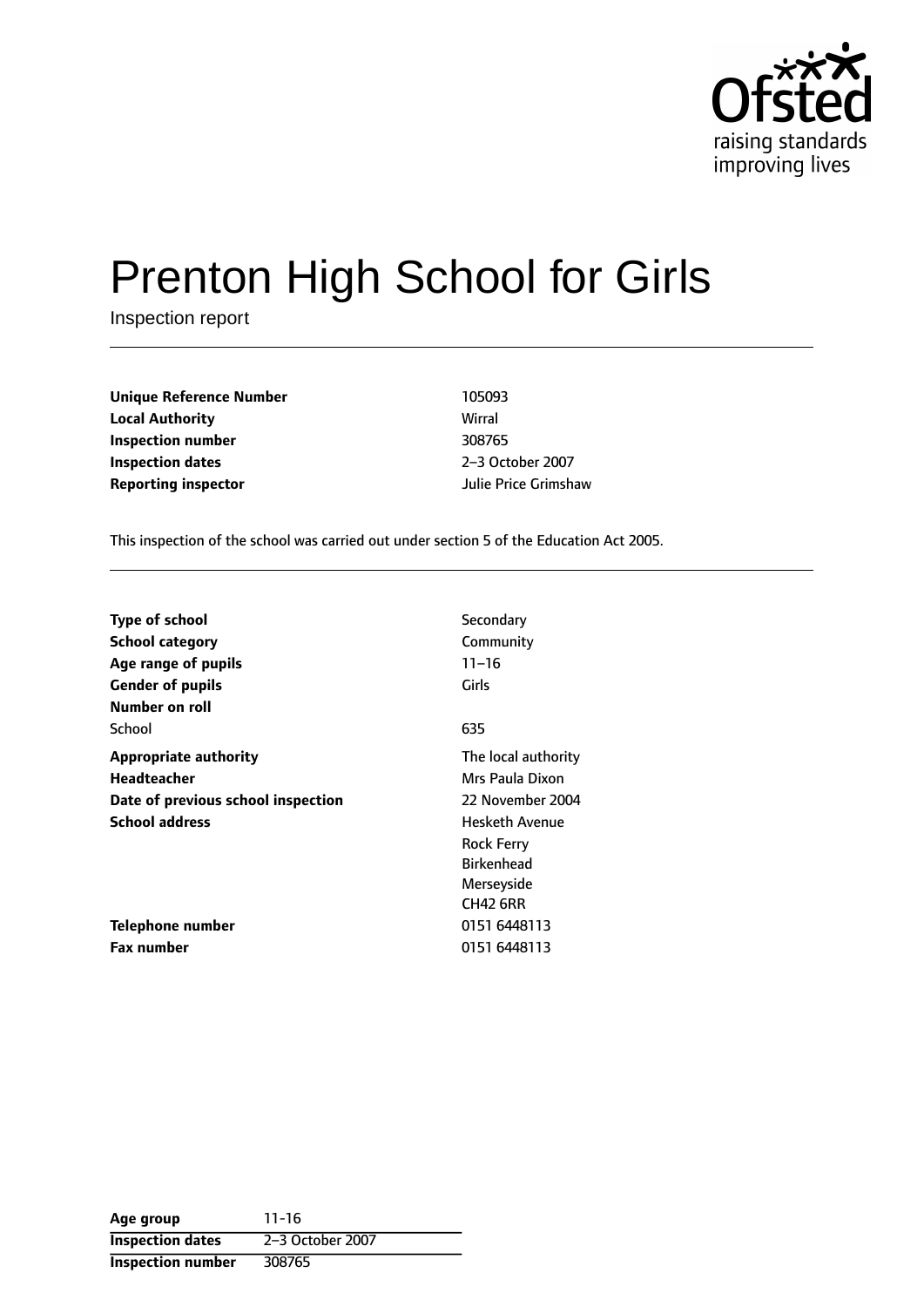.

© Crown copyright 2007

#### Website: www.ofsted.gov.uk

This document may be reproduced in whole or in part for non-commercial educational purposes, provided that the information quoted is reproduced without adaptation and the source and date of publication are stated.

Further copies of this report are obtainable from the school. Under the Education Act 2005, the school must provide a copy of this report free of charge to certain categories of people. A charge not exceeding the full cost of reproduction may be made for any other copies supplied.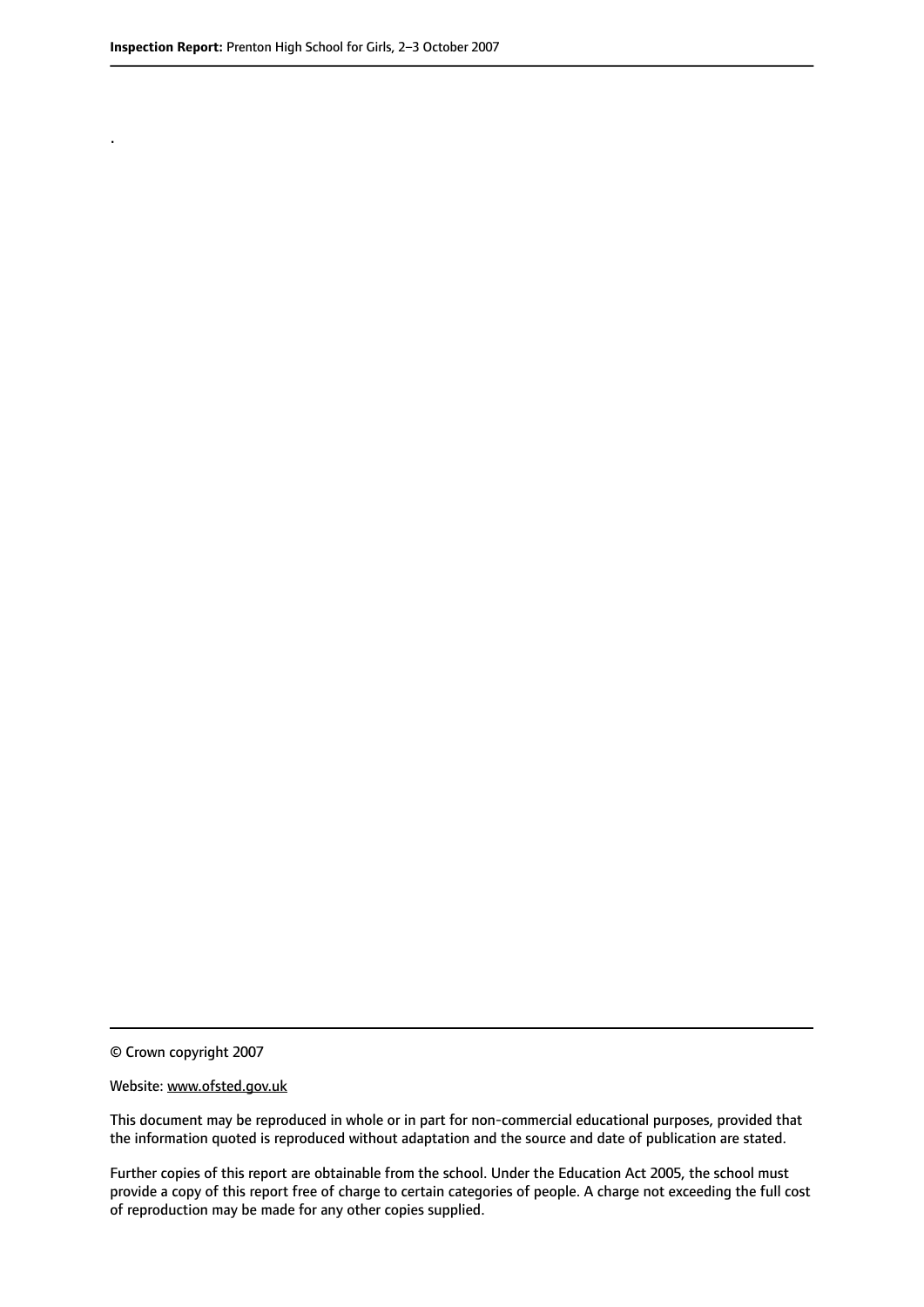# **Introduction**

The inspection was carried out by four Additional Inspectors.

#### **Description of the school**

This smaller than average school serves an area of significant social and economic disadvantage. The number of students entitled to free school meals is above the national average, as is the proportion of students with learning difficulties and/or disabilities. Approximately a third of secondary school age children in the area are selected for grammar school education. The school's population is largely of White British heritage, although the number of students from minority ethnic backgrounds is increasing. A small percentage of students have a first language other than English. The school became a specialist college for science and the visual arts in July 2007.

#### **Key for inspection grades**

| Grade 1 | Outstanding  |
|---------|--------------|
| Grade 2 | Good         |
| Grade 3 | Satisfactory |
| Grade 4 | Inadequate   |
|         |              |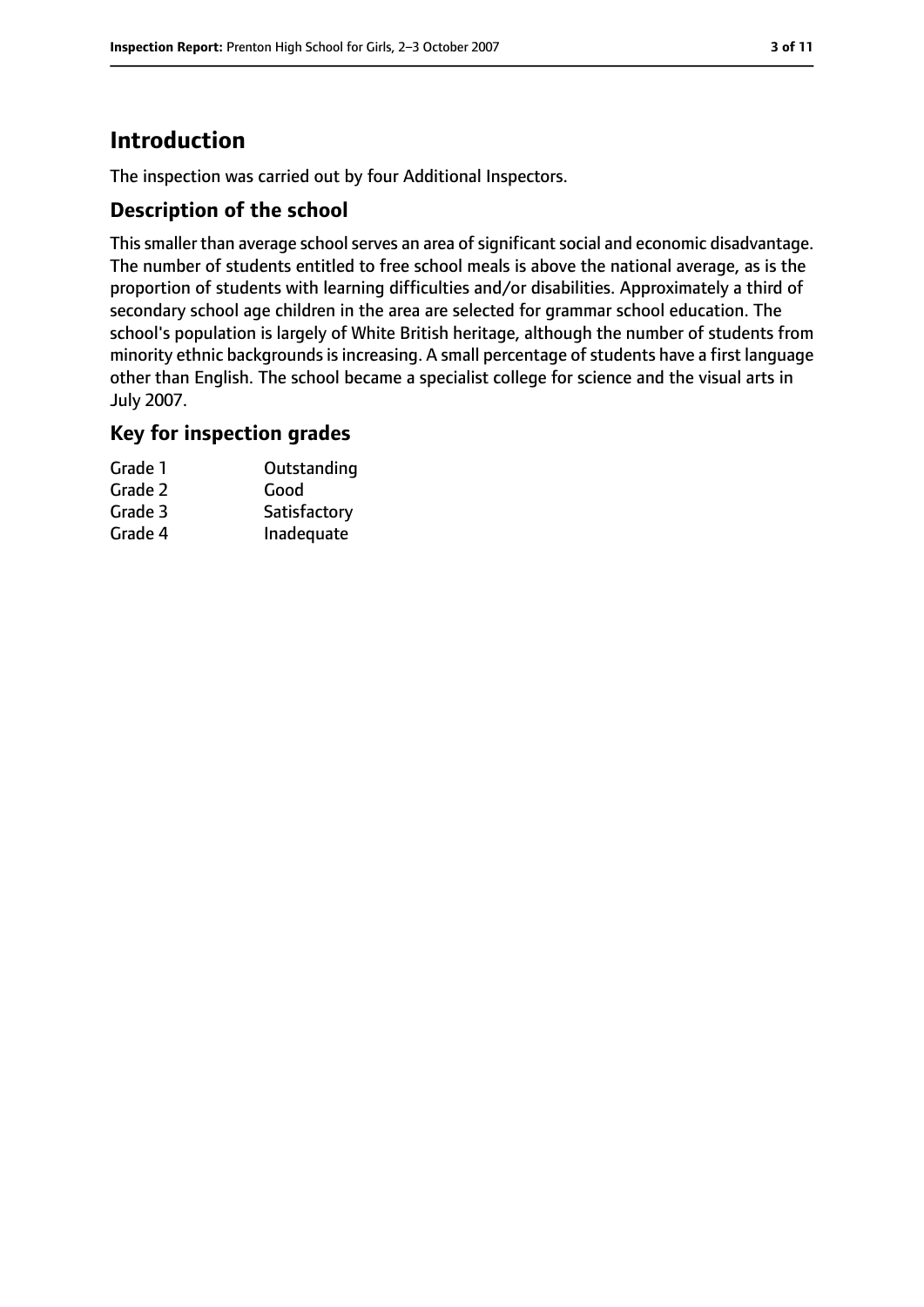# **Overall effectiveness of the school**

#### **Grade: 1**

Prenton High School provides an outstanding education for its students. There is a warm and friendly atmosphere, which helps to establish an excellent environment for learning. The vast majority of parents are delighted with the school's work, with many referring to the 'outstanding work ethic'. A typical view expressed is, 'I could not ask for my daughter to go to a better school - staff are very caring and are always there to listen.'

Achievement is outstanding. From starting points that are below average overall, students make good progress in Years 7 to 9. Progress during Years 10 and 11 is very rapid, and students reach average standards. The majority of students meet or exceed the challenging targets set for them. This is due to a combination of high quality teaching and exemplary care, support and guidance. Data on students' performance is used very effectively to set individual targets. The tracking and monitoring of students' progress are rigorous and there is rapid and effective intervention where it is needed to boost performance. First-rate support from a number of skilled staff ensures that each student is constantly encouraged to strive for success. While most teaching is good or better it is not always of this consistent quality. In a small minority of lessons, work is not always closely matched to students' needs and the pace of learning is satisfactory.

Students' personal development and well-being are outstanding. The school is an extremely friendly place, where students are actively encouraged to support each other. They respond very enthusiastically and are keen to take on responsibilities, for instance as house captains and school council representatives. Their tremendous enjoyment of school is evident through their commitment to all aspects of school life, and they are clearly proud to attend the school. Students' awareness of issues related to personal safety and healthy lifestyles is impressive. A very efficient team of highly competent staff work well together in providing excellent quality pastoral support for students.

Although the school has held specialist college status for only a short time, there is already evidence of positive impact. This is demonstrated through curriculum developments and improvements in relationships in the community. For example, a regeneration project, with an art focus, involves students and staff working with members of the local community. Planning for future work as a specialist college reflects imagination and creativity.

Leadership and management, at all levels, are outstanding. The headteacher, supported very effectively by other leaders and the school governors, has successfully fostered a very strong team commitment to continuous school improvement. This has led to a range of improvements since the last inspection, and there is outstanding capacity for further improvement.

#### **What the school should do to improve further**

■ Build on the good and outstanding practice to improve the quality of teaching, particularly in relation to the pace of learning and to ensure that work is planned to match students' needs.

# **Achievement and standards**

#### **Grade: 1**

Students make outstanding progress during their time at the school. Achievement has been consistently very high over recent years, with data indicating improvement over time. Students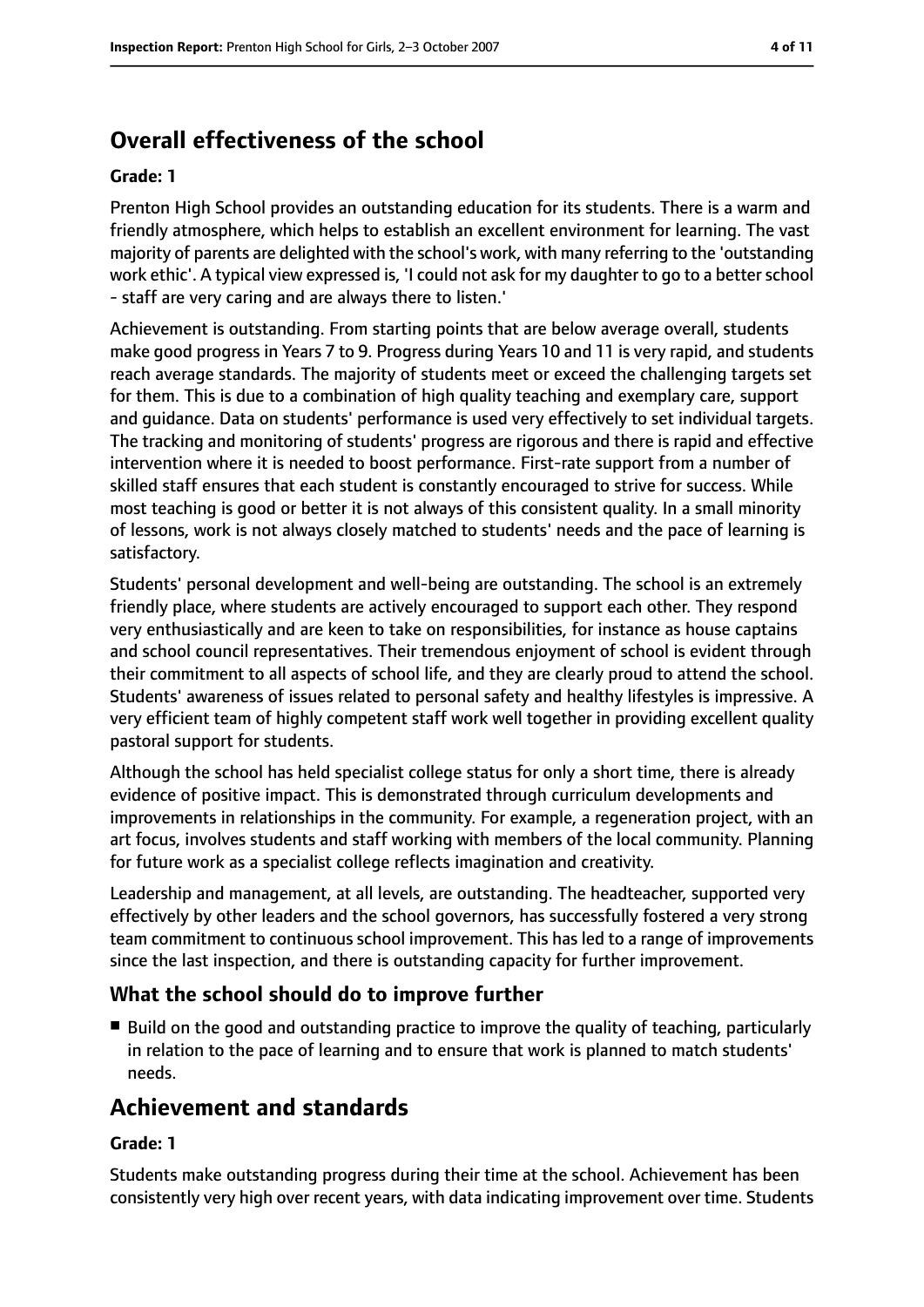enter school with standards that are below the national average. As a result of good teaching and outstanding care and guidance, they progress well between Years 7 and 9. Achievement in mathematics is particularly good, and leads to students attaining average standards by the end of Year 9. Students make excellent progress during Years 10 and 11. They reach standards that are securely in line with the national average. The percentage of students achieving five or more passes at GCSE in 2006 was above the national average. Students perform exceptionally well in some subject areas, for example art, media studies, and design and technology. The achievement of students with learning difficulties and/or disabilities is outstanding. This is due to the very high quality tailored support provided to these students.

# **Personal development and well-being**

#### **Grade: 1**

The school succeeds in its mission 'to make a difference to the life aspirations and opportunities available to the students we teach'. Students thoroughly enjoy coming to school and their mature and thoughtful behaviour creates a positive climate around the school. They have good regard for the safety and well-being of others. They demonstrate a thorough awareness of healthy lifestyles and are keen to participate in the wide range of sporting activities that the school offers. The school is working hard and successfully to improve attendance.

Students thrive in their positions of responsibility and make their views known through the work of the school council and through local and national youth parliaments. They are confident in managing change in their lives, and a very high proportion of them take up education and training after leaving school.

Essential work skills are developed through group work in lessons, work experience placements and enterprise weeks. Students also enjoy considerable success in national and international competitions, such as those that promote girls' participation in science, maths and technology.

Students are committed to raising money for charities locally, in the UK and abroad. They also enjoy activities aimed at enriching their knowledge and experience of other languages, cultures and art. They have produced some outstanding art work linking their knowledge of science and art, in order to raise awareness of the environment around the school. They respond positively to opportunities to reflect on religious beliefs, racism and cultural identity, such as though their work in personal, social and religious education, and English. As a result their spiritual, moral, social and cultural development are outstanding.

# **Quality of provision**

## **Teaching and learning**

#### **Grade: 2**

The overall quality of teaching and learning is good. A significant proportion of lessons are outstanding. Harmonious relationships between teachers and students are a very strong feature of school life. Teachers boost students' self-confidence and instil the firm belief that they can learn new skills and achieve highly. Students respond very well to the high expectations of teachers, the challenging tasks they are set and the praise and encouragement they receive. Very well targeted and highly effective questioning deepens students' understanding and extends their thinking. As a consequence students thrive and make great strides in their learning. Lessons often move along at a lively pace, but in a small minority of lessons there is too much teacher direction; in such lessons, the pace of learning slows as a result. Most lessons are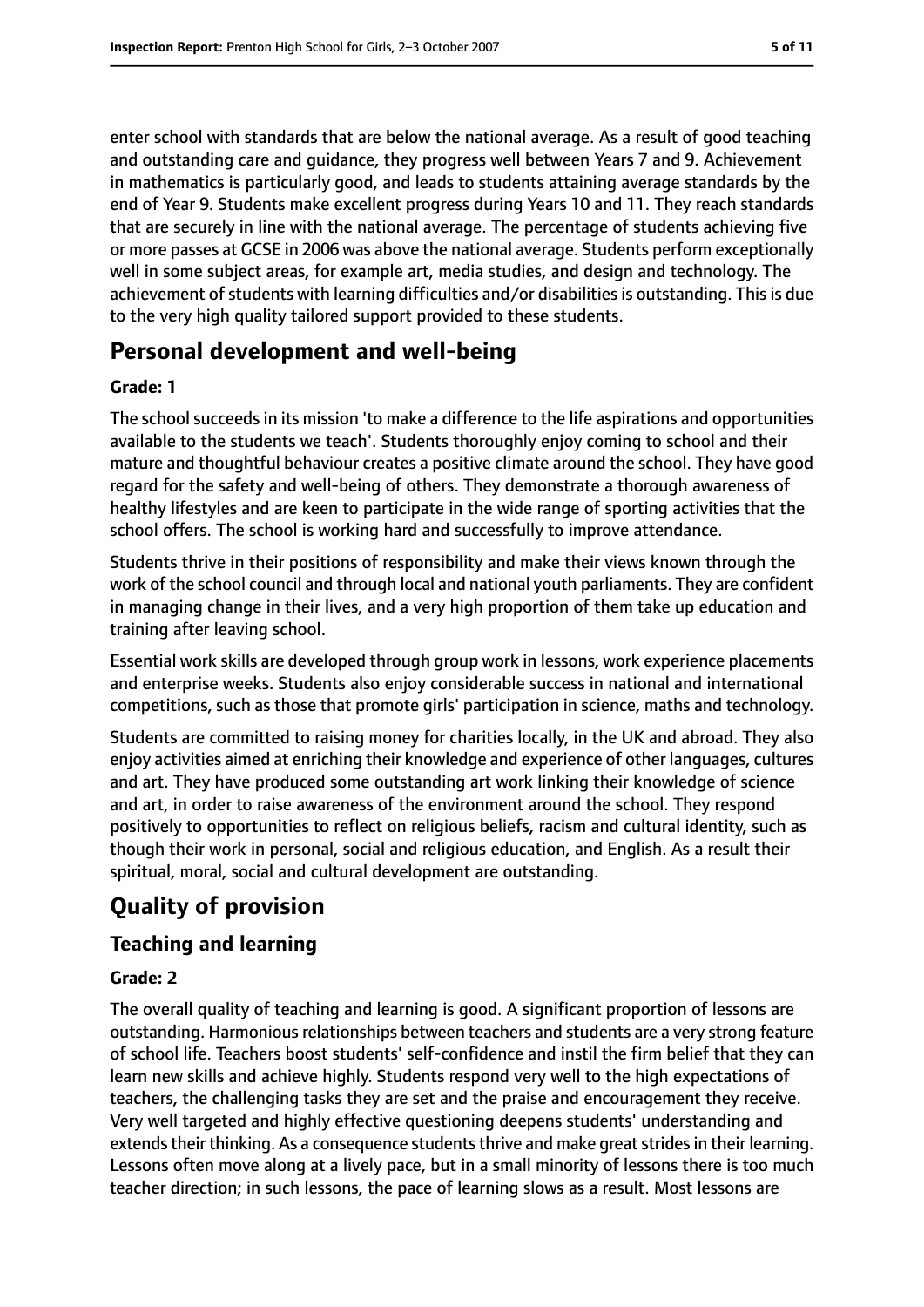planned very well and pitched precisely to cater for the range of ability in the class. In a few lessons, tasks are not well enough matched to meet students' needs.

Teaching assistants work very closely with teachers. They make a significant contribution to the quality of learning, especially for students with learning difficulties and/or disabilities. Marking is almost always very helpful and clearly pinpoints where improvement is required. In most lessons peer evaluation and self-evaluation is used to very good effect to assess what has been understood. Students enjoy marking their work and that of their classmates, saying that 'it helps us to improve and tells us what to aim for.'

#### **Curriculum and other activities**

#### **Grade: 1**

The curriculum is regularly reviewed to ensure that it fully meets the needs of individual students. Students in Years 7 to 9 benefit from a broad and balanced range of subjects and activities. The curriculum is organised so that specialist support is provided for low attaining students arriving into Year 7, and this helps them to make rapid progress. There are outstanding opportunities for Year 9 students to follow courses leading to formal accreditation. In Years 10 and 11, students are offered a choice of pathways according to their needs, aspirations and preferences. There is a good range of opportunities for work-based learning. Students speak with enthusiasm about the options available to them, and feel that the curriculum contributes well to developing their independence. The curriculum is enhanced by a wide variety of enrichment activities; students enthusiastically report that there is 'something for everyone to enjoy.'

#### **Care, guidance and support**

#### **Grade: 1**

The care, guidance and support for students are outstanding and contribute very effectively to their enjoyment and well-being. Parents are confident that their children are well cared for; many are particularly pleased with the arrangements for supporting students' transition from primary school. They feel that they are well informed about their daughters' progress.

The school has an excellent network of integrated care to meet the needs of all students. School staff work very well with a range of agencies, and with each other, to provide support for students at risk of underachieving. For example, staff with specialist skills and expertise respond effectively to the specific needs of students in public care, and those for whom English is an additional language.

Students of all backgrounds and abilities know that there is always someone they can talk to if the need arises. For example, students speak very highly of the house learning mentors who provide additional support in order to improve attendance, behaviour, personal relationships and achievement. All procedures for safeguarding students fully meet current requirements.

High quality academic guidance, combined with effective pastoral care, is a major factor in securing students' outstanding achievement. Students have a good understanding of their targets and are motivated to meet or even exceed these. The school provides a comprehensive programme of lessons, special evenings and assemblies, as well as links with colleges and sixth form provision, to help students in making well-informed choices for the future.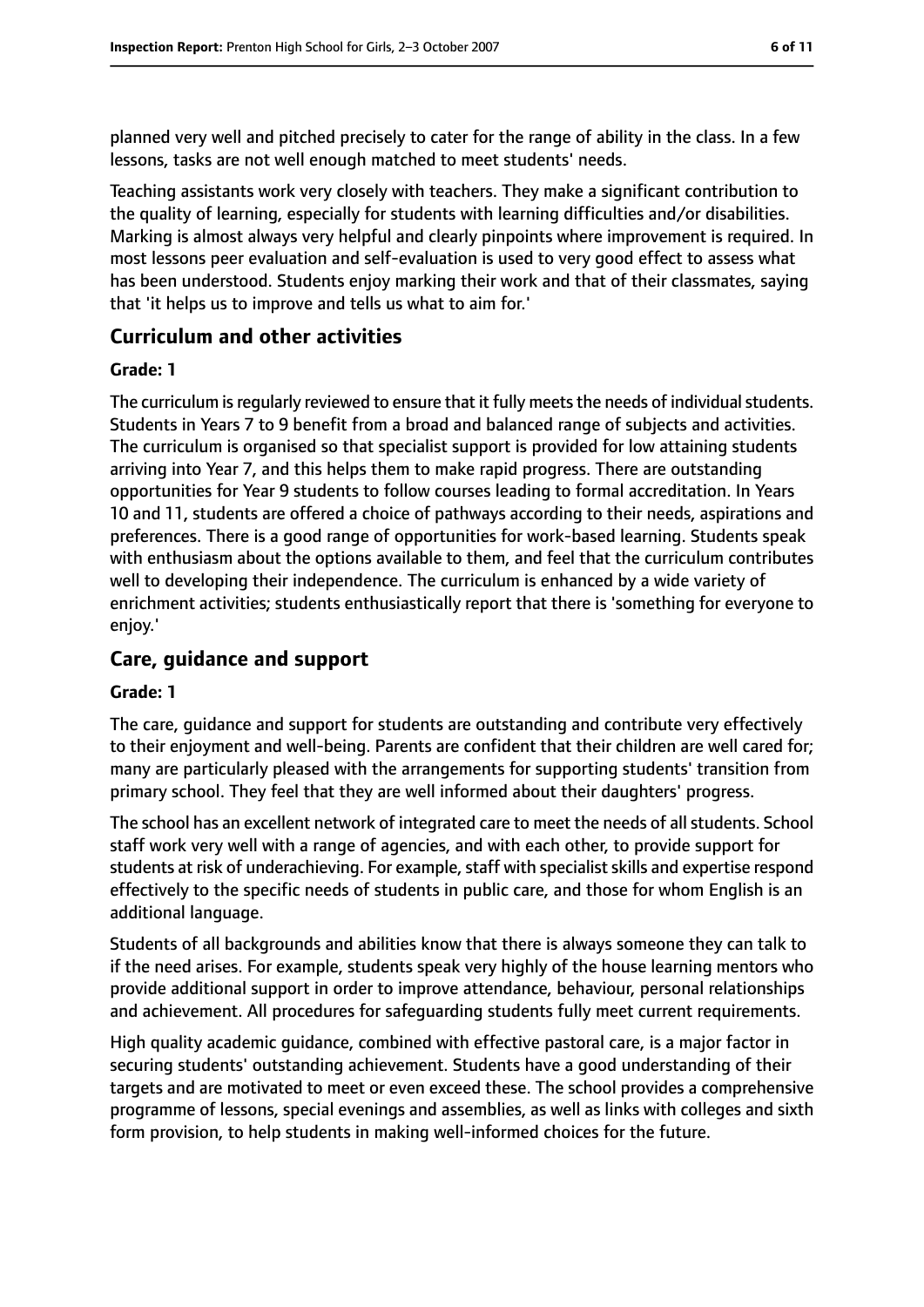## **Leadership and management**

#### **Grade: 1**

The outstanding work of the headteacher and the leadership group has enabled the school to build effectively on its past success and improve many aspects of its work. Responsibilities have been thoughtfully delegated, ensuring that best use is made of the expertise of individual staff. There is clear evidence of a common approach to continuous school improvement, with leaders and managers at all levels showing considerable commitment to their work. The school has a very secure understanding of its strengths and weaknesses, and senior staff use this information well to set clear direction for the school's development. A rigorous approach to monitoring the quality of provision has resulted in significant improvements to teaching and learning, through tailored training activities and successful coaching programmes for staff. Governance is outstanding. Members of the governing body are fully involved in the day-to-day life of the school, and provide support and challenge to school leaders. Governors have a secure awareness of how data can be used effectively to analyse students' performance, and all leaders use this information very effectively to set ambitious yet realistic targets for students.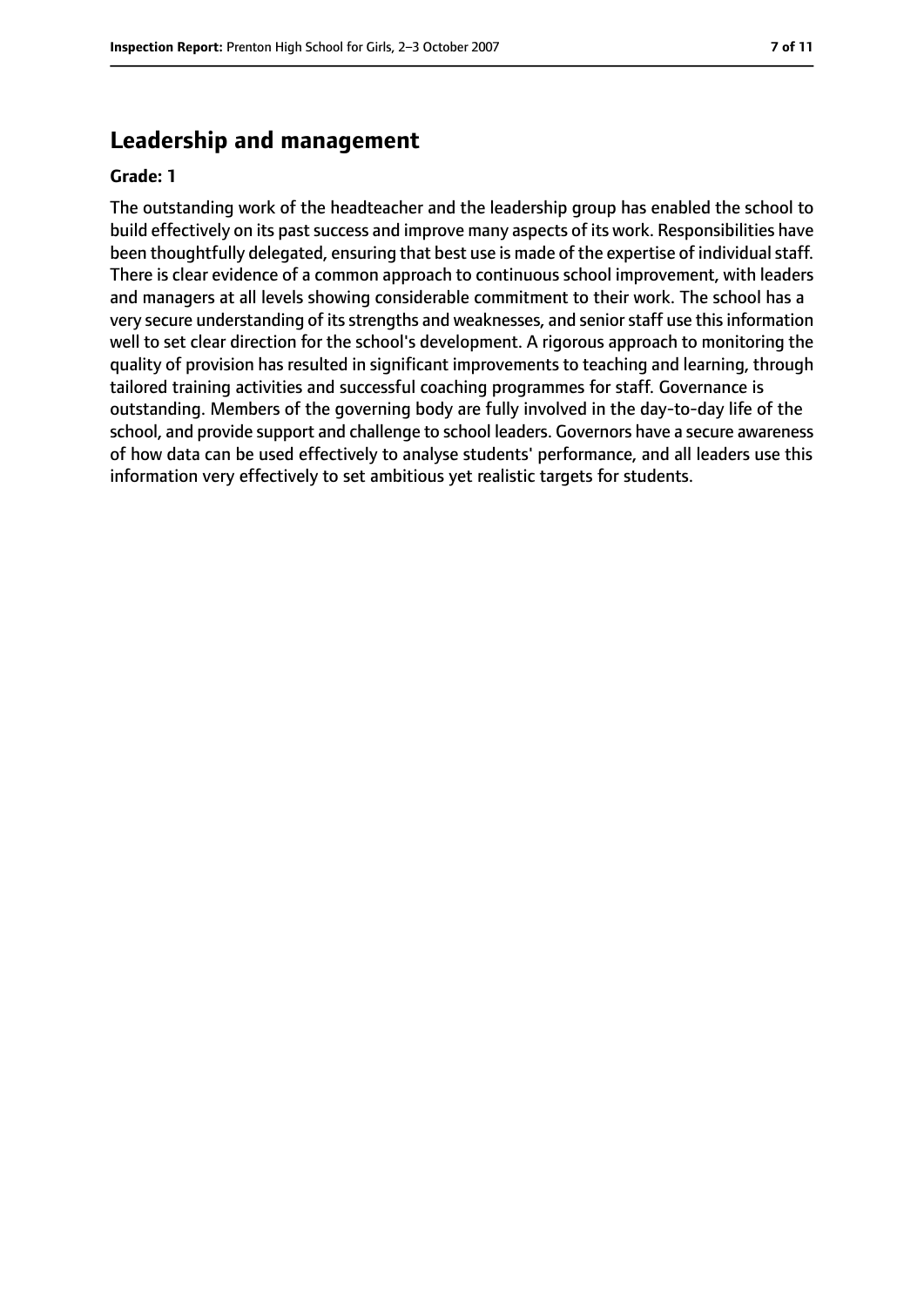**Any complaints about the inspection or the report should be made following the procedures set out in the guidance 'Complaints about school inspection', which is available from Ofsted's website: www.ofsted.gov.uk.**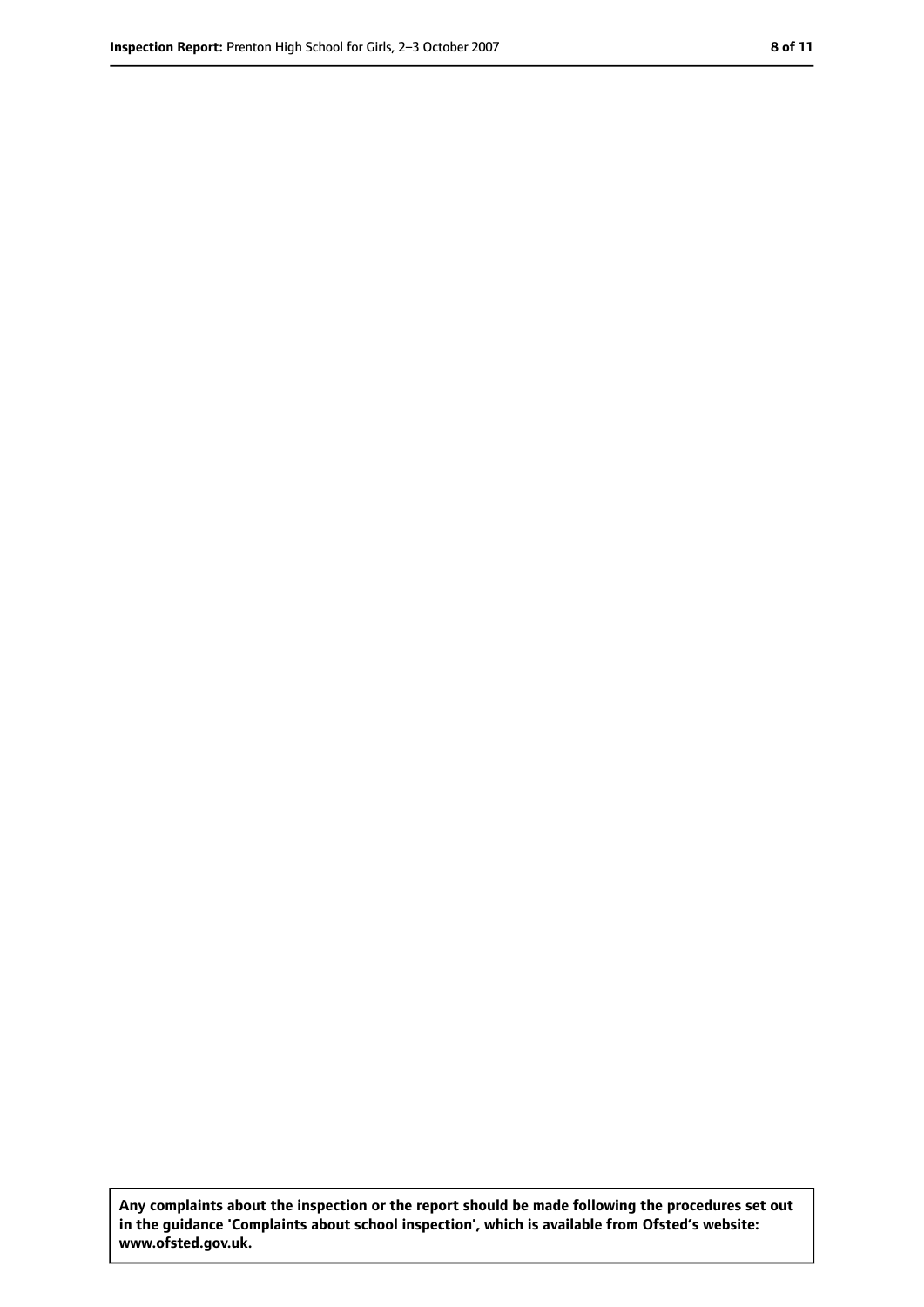#### **Annex A**

# **Inspection judgements**

| $\degree$ Key to judgements: grade 1 is outstanding, grade 2 good, grade 3 satisfactory, and | School         |
|----------------------------------------------------------------------------------------------|----------------|
| arade 4 inadequate                                                                           | <b>Overall</b> |

## **Overall effectiveness**

| How effective, efficient and inclusive is the provision of education, integrated<br>care and any extended services in meeting the needs of learners? |     |
|------------------------------------------------------------------------------------------------------------------------------------------------------|-----|
| Effective steps have been taken to promote improvement since the last<br>inspection                                                                  | Yes |
| How well does the school work in partnership with others to promote learners'<br>well-being?                                                         |     |
| The capacity to make any necessary improvements                                                                                                      |     |

## **Achievement and standards**

| How well do learners achieve?                                                                               |  |
|-------------------------------------------------------------------------------------------------------------|--|
| The standards <sup>1</sup> reached by learners                                                              |  |
| How well learners make progress, taking account of any significant variations between<br>groups of learners |  |
| How well learners with learning difficulties and disabilities make progress                                 |  |

## **Personal development and well-being**

| How good is the overall personal development and well-being of the<br>learners?                                  |  |
|------------------------------------------------------------------------------------------------------------------|--|
| The extent of learners' spiritual, moral, social and cultural development                                        |  |
| The extent to which learners adopt healthy lifestyles                                                            |  |
| The extent to which learners adopt safe practices                                                                |  |
| How well learners enjoy their education                                                                          |  |
| The attendance of learners                                                                                       |  |
| The behaviour of learners                                                                                        |  |
| The extent to which learners make a positive contribution to the community                                       |  |
| How well learners develop workplace and other skills that will contribute to<br>their future economic well-being |  |

### **The quality of provision**

| How effective are teaching and learning in meeting the full range of the<br>learners' needs?          |  |
|-------------------------------------------------------------------------------------------------------|--|
| How well do the curriculum and other activities meet the range of needs<br>and interests of learners? |  |
| How well are learners cared for, guided and supported?                                                |  |

 $^1$  Grade 1 - Exceptionally and consistently high; Grade 2 - Generally above average with none significantly below average; Grade 3 - Broadly average to below average; Grade 4 - Exceptionally low.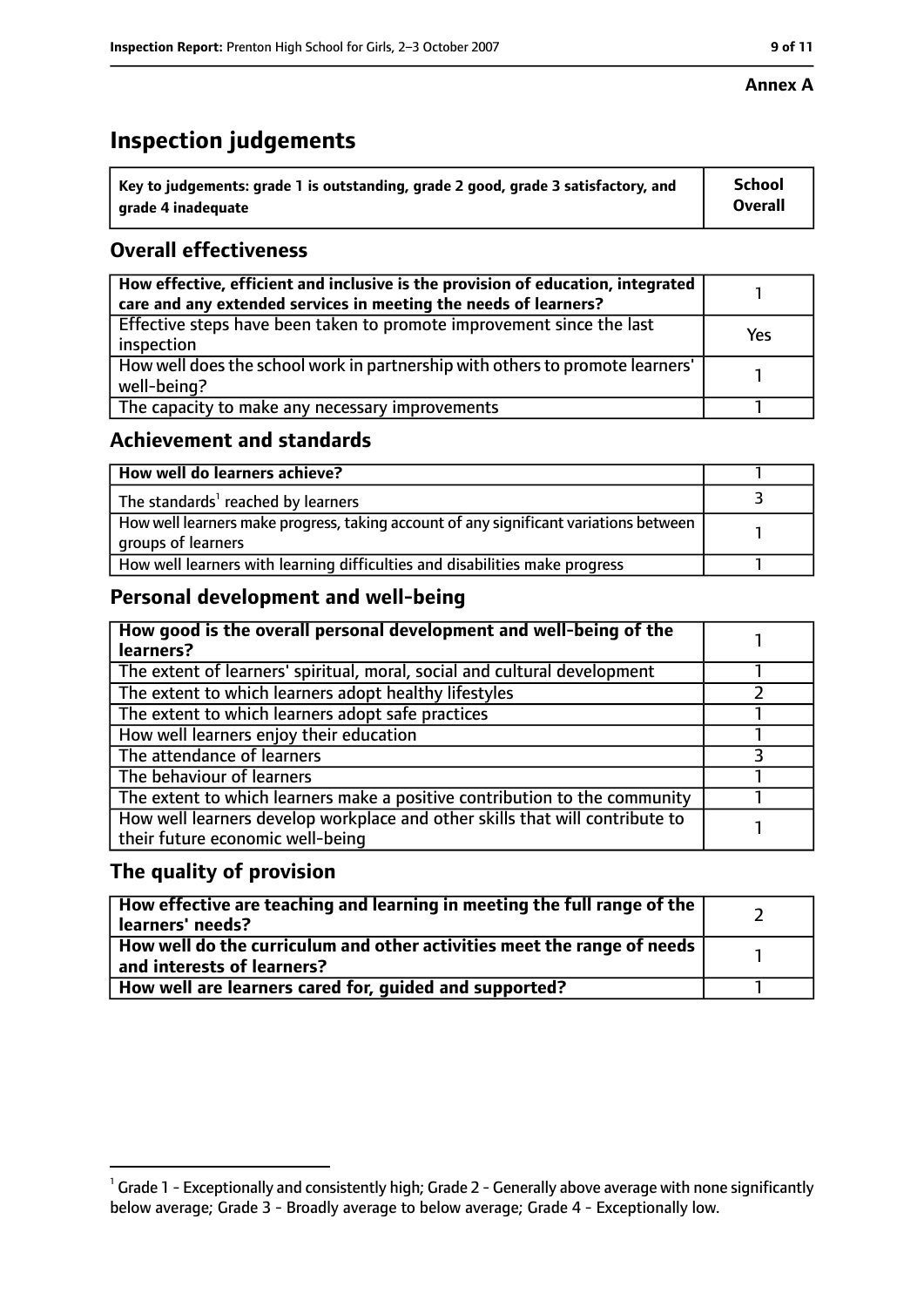# **Leadership and management**

| How effective are leadership and management in raising achievement<br>and supporting all learners?                                              |     |
|-------------------------------------------------------------------------------------------------------------------------------------------------|-----|
| How effectively leaders and managers at all levels set clear direction leading<br>to improvement and promote high quality of care and education |     |
| How effectively leaders and managers use challenging targets to raise standards                                                                 |     |
| The effectiveness of the school's self-evaluation                                                                                               |     |
| How well equality of opportunity is promoted and discrimination tackled so<br>that all learners achieve as well as they can                     |     |
| How effectively and efficiently resources, including staff, are deployed to<br>achieve value for money                                          |     |
| The extent to which governors and other supervisory boards discharge their<br>responsibilities                                                  |     |
| Do procedures for safequarding learners meet current government<br>requirements?                                                                | Yes |
| Does this school require special measures?                                                                                                      | No  |
| Does this school require a notice to improve?                                                                                                   | No  |